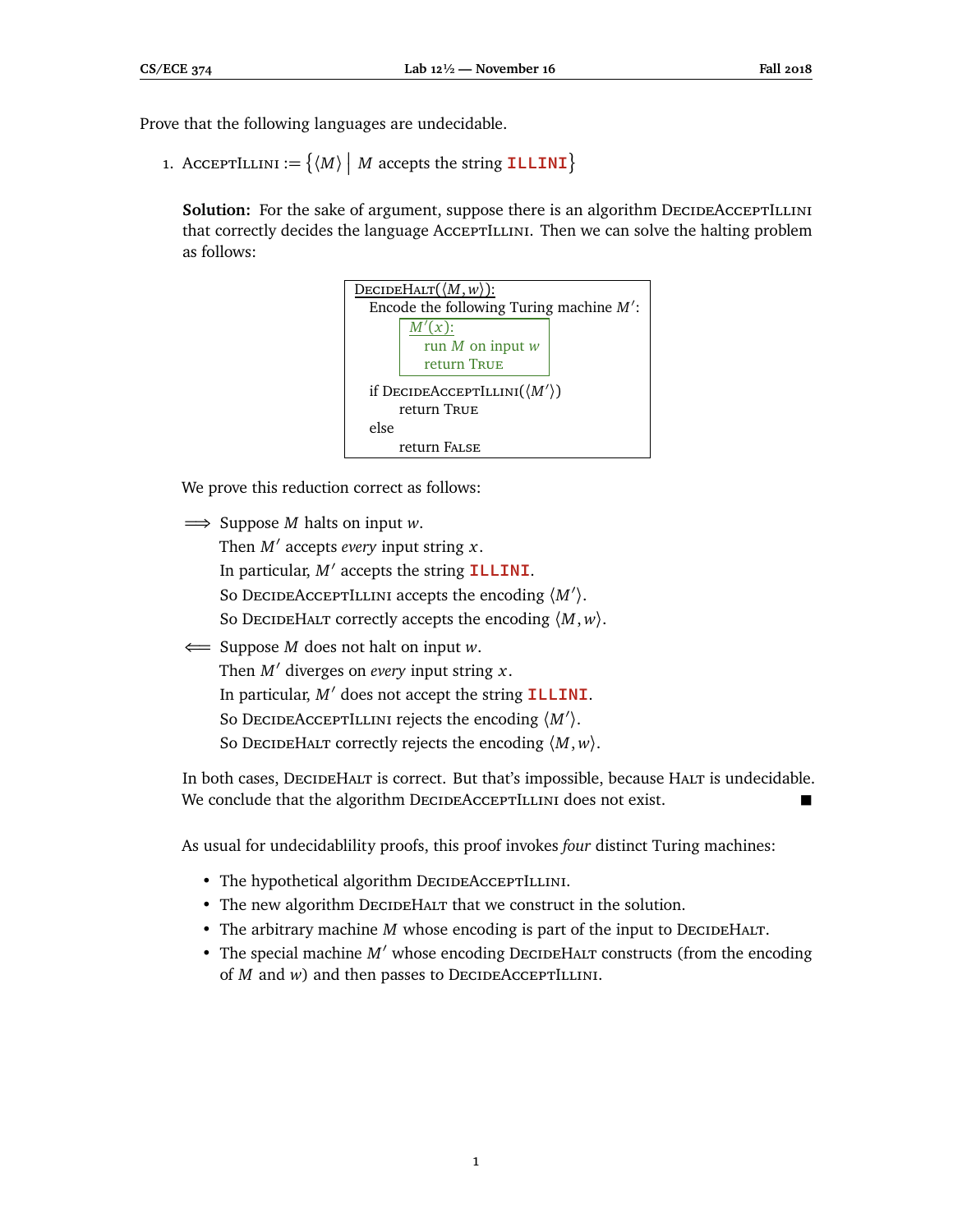2. AcceptThree  $:= \{ \langle M \rangle \mid M \text{ accepts exactly three strings} \}$ 

**Solution:** For the sake of argument, suppose there is an algorithm DECIDEACCEPTTHREE that correctly decides the language AcceptThree. Then we can solve the halting problem as follows:

```
\overline{\text{DECIDEHALT}(\langle M, w \rangle)}:
 Encode the following Turing machine M':
        M'(x):
          run M on input w
          if x = \varepsilon or x = 0 or x = 1return True
          else
                return False
 if DecideAcceptThree(\langle M' \rangle)
      return True
else
      return False
```
We prove this reduction correct as follows:

=⇒ Suppose *M* halts on input *w*.

Then  $M'$  accepts exactly three strings:  $\varepsilon$ ,  $\theta$ , and **1**. So DECIDEACCEPTTHREE accepts the encoding  $\langle M' \rangle$ . So DecideHalt correctly accepts the encoding  $\langle M, w \rangle$ .

⇐= Suppose *M* does not halt on input *w*. Then  $M'$  diverges on *every* input string  $x$ . In particular, *M'* does not accept exactly three strings (because  $0 \neq 3$ ). So DECIDEACCEPTTHREE rejects the encoding  $\langle M' \rangle$ . So DecideHalt correctly rejects the encoding  $\langle M, w \rangle$ .

In both cases, DECIDEHALT is correct. But that's impossible, because HALT is undecidable. We conclude that the algorithm DECIDEACCEPTTHREE does not exist.